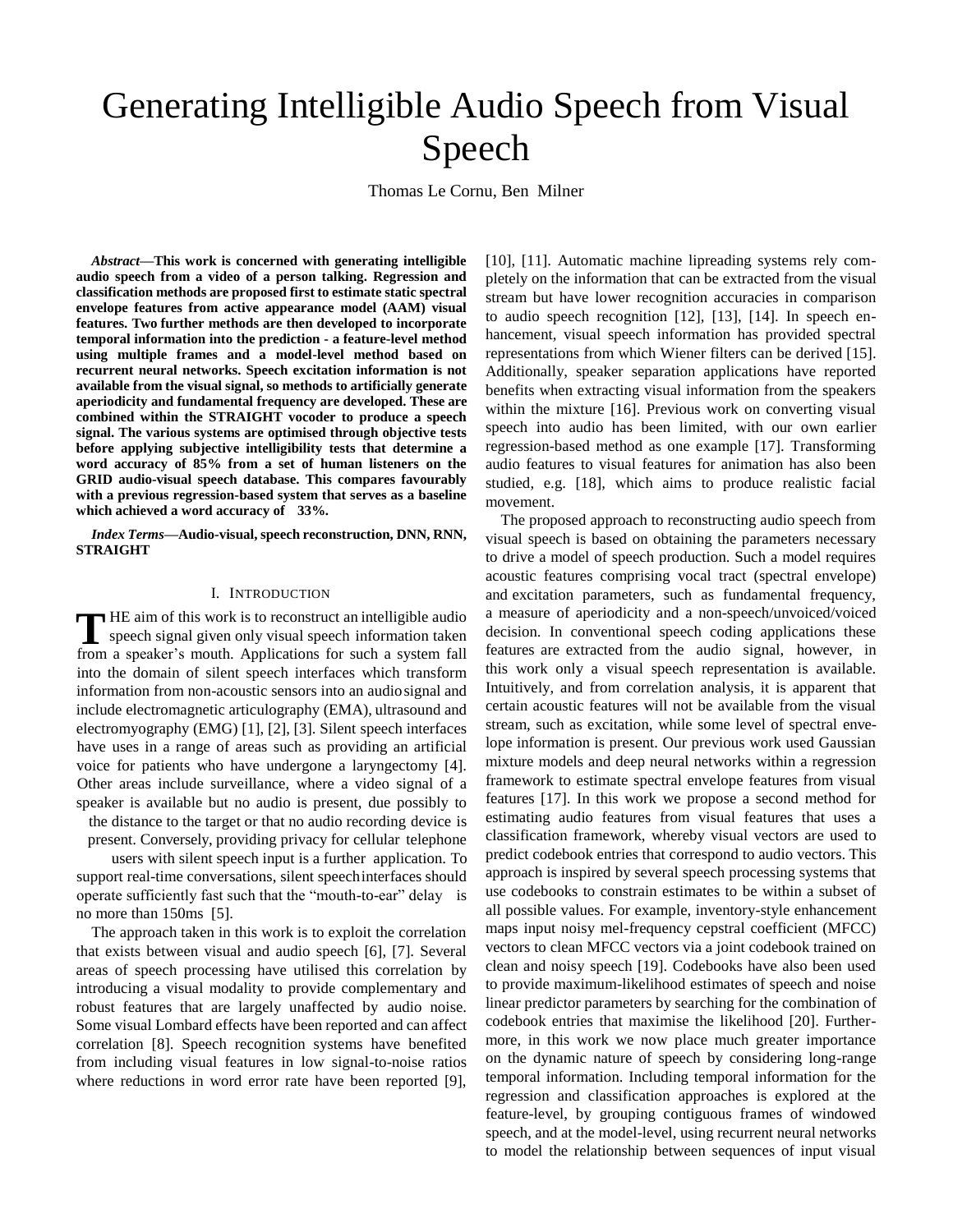and output audio features. Due to the limitations on audio speech information available from visual features, our goal is speech intelligibility rather than speech quality.

An alternative approach to create audio from video is to employ a visual-only speech recogniser (VSR) to extract a model sequence (e.g words) which is input into an audio textto-speech (TTS) system [21]. Assuming the TTS is fully intelligible then the resulting word accuracy of the system would be dependent on the accuracy of the visual speech recogniser. Many silent speech interfaces adopt a similar approach and extract features from input sensors (e.g. EMA and EMG) which are then used to train a non-acoustic speech recogniser. In operation, data collected from the sensors is decoded by the speech recogniser into a word sequence which is input into a TTS system [2], [3]. Compared to the direct mapping from visual to audio proposed in this work, such a VSR/TTS approach would require a transcribed set of audiovisual data to train the visual speech recogniser and the audio TTS system. Conversely, in the proposed approach no such transcription is required as training is unsupervised. Additionally, and importantly for real-time operation, the VSR/TTS approach would likely have longer delay than the proposed direct approach. Even assuming that no language modelling is employed in the VSR, at least the end of each word spoken would need to be reached in the VSR decoding before the word could be synthesised. This would result in mouth-to-ear delays in excess of 150 ms which is considered to be an upper bound for conversational speech [5]. In addition, the audio may also suffer from jitter that is dependent on the variation of word lengths. As the proposed system outputs audio directly, the delay will be lower and dependent upon the duration and latency of input visual features

The remainder of the paper is organised as follows. Section II gives an overview of the speech reconstruction model, and the audio and visual speech features. Section III reviews the regression approach and describes the proposed classification method of spectral envelope estimation. Section IV then describes the feature-level and model-level approaches for including temporal information. Methods to generate aperiodicity and fundamental frequency are discussed in Section V. Objective and subjective experiments to measure intelligibility are presented in Section VI.

## II. SPEECH RECONSTRUCTION MODEL AND FEATURES

Speech production models typically require excitation and vocal tract (spectral envelope) features as input. The primary difficulty when attempting to reconstruct audio speech from visual speech is that the visual articulators provide information from only part of the vocal tract. In comparison, the audio speech signal is realised from the state of all the vocal organs [22]. Considering the features required by a speech production model, along with information that can be derived from visual featues, the following observations are made:

- *•* fundamental frequency cannot be obtained as the vibration of the vocal folds cannot be seen;
- *•* similarly, it is likely to be difficult to estimate a reliable voicing decision, especially when compounded with visual confusions of voiced and unvoiced phonemes [22];

• thus, the only parameter that could be estimated, albeit partially, relates to the vocal tract, or spectral envelope.

# *A. Speech model*

Many speech production models have been proposed for coding and synthesis and include vocoders and harmonic models [23], [24]. Given its success in hidden Markov model (HMM) speech synthesis [21], and its ability to produce highly intelligible speech, this work uses the STRAIGHT vocoder [25]. This requires three acoustic features:

- a time-frequency spectral-envelope surface,  $X(f, h)$ ;
- a fundamental frequency contour,  $f_{0i}$ ;
- a time-frequency measure of aperiodicity,  $A(f, i)$ ;

where  $f$  and  $i$  represent the frequency bin and frame index respectively. As discussed previously, it is assumed that reliable excitation information cannot be estimated from the visual speech. Therefore, artificial values of fundamental frequency and aperiodicity are introduced to provide these missing parameters and are discussed in Section V. The audio features to represent vocal tract information and the visual features used to represent visual articulatory information are now discussed.

#### *B. Audio features*

Numerous features have been proposed to represent audio speech and include linear predictive coding (LPC) coefficients,

MFCCs, perceptual linear prediction (PLP) coefficients and filterbank energies [26], [27]. Our previous work on visual to audio mapping [17] established that mel-filterbank energies are an effective audio feature to represent spectral envelope both for input to STRAIGHT and in mapping from visual features. Specifically, audio feature vectors, **a***i*, are represented as melspaced log filterbank amplitudes which are extracted from the

spectral envelope time-frequency surface produced by STRAIGHT analysis at rate of 100Hz. Preliminary investigations examined the effect of the number of filterbank channels and established that a dimensionality of  $D^A = 22$  gave highest intelligibility. A sampling frequency of 8 kHz was used as our

aim is to produce intelligible speech rather than high quality speech and observations found that audio-visual correlation deteriorates as frequency increases [28].

To obtain a spectral envelope surface from mel-filterbank features (such as may be estimated from visual features) that can be input into STRAIGHT, the following method is used

$$
X(f, i) = \text{interp} (a_i, f_{\text{MEL}})
$$
 (1)

where the interp function produces data points in the range 0-4 kHz given an input audio vector, **a***i*, and set of mel-spaced frequencies,  $\mathbf{f}_{\text{MEL}}$ . Compensation is applied to equalise highfrequency spectral tilt that is introduced from the non-uniform bandwidths of the mel-spaced filterbank channels [29].

#### *C. Visual features*

Numerous features also exist for representing visual speech and include image-based and model-based methods. Imagebased features, such as the two-dimensional discrete cosine transform [30] (2D-DCT) and sieve decomposition [31],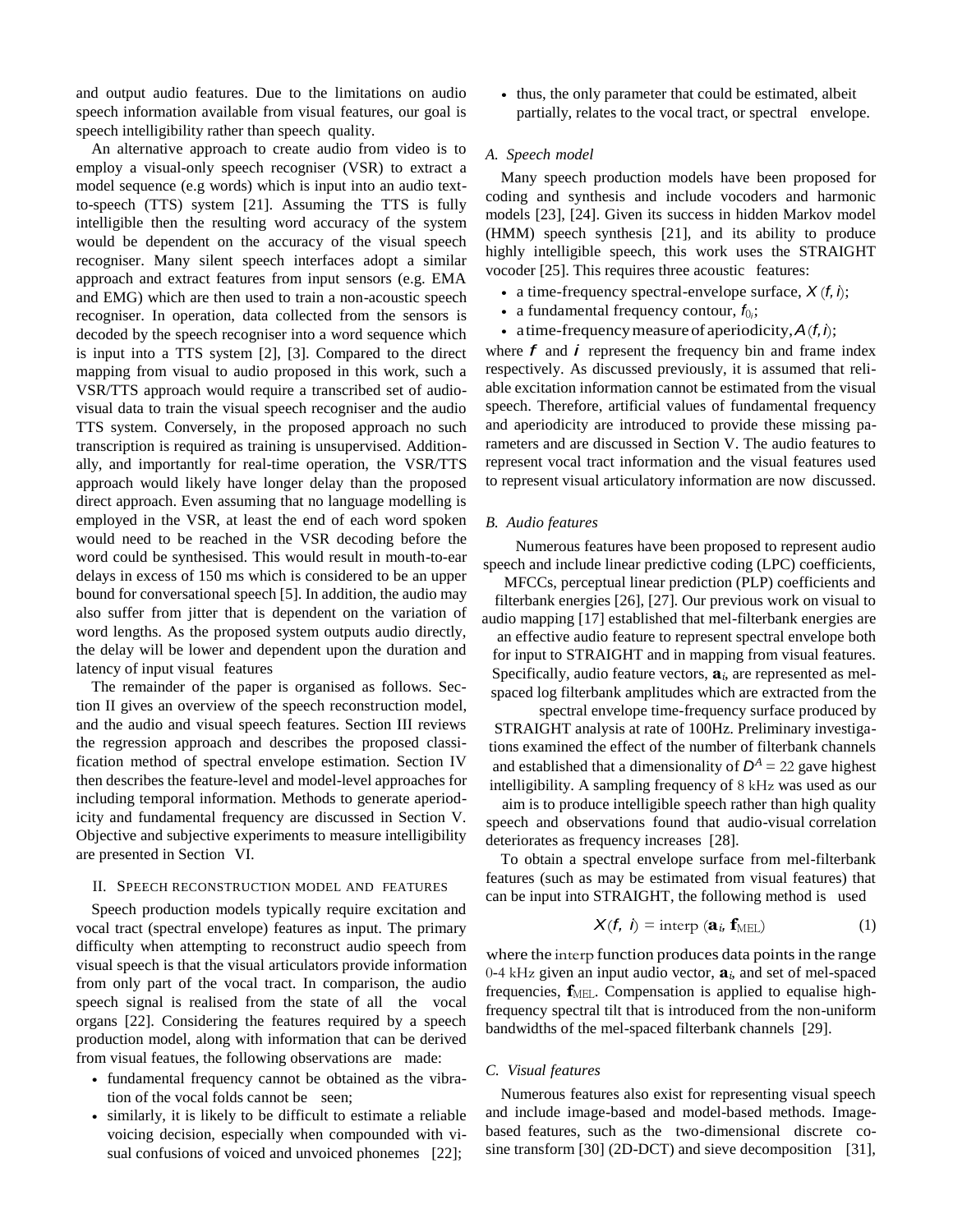transform pixel intensities within an area located around the mouth to represent the appearance. Model-based features, such as the active shape model [32], use pre-trained statistical models to fit shape contours to the lips. Active appearance model [33] (AAM) based features have been particularly successful, outperforming other visual features in audio-visual speech recognition and lip reading tasks [34], and combine shape and appearance information. Consequently, in this work we extract  $\overline{D}^V$  = 13 dimensional AAM features from the mouth region, as located by a mouth tracker from the video signal [35], to give visual feature vectors,  $\mathbf{v}_i$ . These are upsampled, using cubic interpolation, to match the frame rate of the audio vectors. Finally, both audio and visual features are z-score normalised.

# III. STATIC SPECTRAL ENVELOPE ESTIMATION

This section describes two methods for estimating static filterbank vectors from visual speech. The first uses a regression approach [17]. The second uses a clustering and classification framework which first vector quantises a training set of audio vectors to create a codebook. A classification model then uses an input visual vector,  $\mathbf{v}_i$ , to predict a cluster label from the audio codebook which forms the audio filterbank estimate,  $\hat{a}_i$ .

#### *A. Regression method*

Our previous work formulated estimation of audio vectors from visual vectors as one of regression [17], described by

$$
\hat{\mathbf{a}}_i = g(\mathbf{v}_i) \tag{2}
$$

where *g* is a fully-connected DNN architecture that is used to perform the mapping from input visual vector,  $\mathbf{v}_i$ , to output audio vector,  $a_i$ . The network is trained using the backpropagation of errors algorithm in conjunction with stochastic gradient descent, and training is concluded once the validation error no longer decreases [36]. To find an optimal (or close to) set of hyperparameters a random search was performed over the number of hidden layers, the number of units within the layers, the learning rate and the dropout probability applied to hidden layers [37]. The model found to perform best consisted of three hidden layers each with 1024 units and uses the rectified linear unit (ReLU) activation function. For regularisation, dropout is applied after each hidden layer with probability  $p = 0.5$ . The final output layer uses linear activations and the network is trained with a learning rate of 0*.*0001.

## *B. Classification method*

The second method reformulates estimation as one of classification where a model estimates a class label,  $\hat{c}_i$ , from the input visual feature, as

$$
\hat{c}_i = o(\mathbf{v}_i) \tag{3}
$$

where *o* is the classification model. Given the class label and a vector quantisation (VQ) codebook, *C*, the estimated audio vector,  $\hat{a}_i$  is output as

$$
\hat{\mathbf{a}}_i = L(\hat{c}_i | C) \tag{4}
$$

where the function *L* outputs (performing a simple lookup) the audio vector given the class label and codebook. This leads to a two-stage training requirement, to first create the VQ codebook and secondly the classification model.

*1) VQ codebook training:* The VQ codebook training uses only audio vectors. From a training set of *N* audio vectors,  $X^A = {\bf{a_1, \ldots, a_N}}$ , the aim of the vector quantisation stage<br>is to produce a codebook, C, of cluster centres with size K<br>where  $|C| = K$  and K  $X^A$ . The set of cluster centres, . The set of cluster centres, . .

 $C = \{c_1, \ldots, c_K\}$ , is found using the mini-batch *k*-means algorithm instead of the classic LBG algorithm as this is reported to converge more quickly to a comparable solution, given a large number of training samples [38].

Given the trained codebook, *C*, each audio feature vector, **a**<sub>*i*</sub>, in the training data, **X**<sup>*A*</sup>, is assigned a class label,  $C_i$ , by finding which cluster centre **c** ∈ *C* minimises the Euclidean distance and is obtained using

$$
\mathbf{c}_i = \operatorname*{argmin}_{\mathbf{j}} \mathbf{''c}_j - \mathbf{a}_i \mathbf{''}.
$$
 (5)

Having quantised each audio vector in **X***<sup>A</sup>*, a corresponding set of labels is created for each vector,  $\{c_1, \ldots, c_N\}$ .

*2) Classification model training:* The classification model, *o*, in (3) is implemented using a DNN and is similar to that used for regression, described in Section III-A, except that the model now maps from input visual vector,  $\mathbf{v}_i$ , to the estimated codebook class label,  $\hat{c}_i$ , created during VQ training in  $(5)$ . To obtain the output codebook class from the model, the softmax function is applied to the output of the final layer to give a set of class probabilities where the highest is selected. The same architecture, set of hyperparameters and training method as used for the regression model was found to give good performance for classification.

## IV. INCLUSION OF TEMPORAL INFORMATION

The previous section considered static audio vector estimation with no consideration of temporal information. It is well known that context is important in speech processing due to phenomena such as co-articulation and the inherent temporal structure [39]. This section extends estimation by proposing feature-level and model-level methods of incorporating temporal information into the estimation framework.

# *A. Feature-level temporal information*

Instead of using single audio and visual vectors at each time instance, these are now grouped into audio and visual matrices,  $A_i$  and  $V_i$ , that comprise  $S^A$  audio vectors and  $S^V$  visual vectors, respectively. The matrices contain an odd number of vectors, centred on the middle vector and defined as

$$
\mathbf{A}_{i} = [\mathbf{a}_{i-w}A, \dots, \mathbf{a}_{i}, \dots, \mathbf{a}_{i+w}A] \tag{6}
$$

$$
\mathbf{V}_{i} = [\mathbf{v}_{i-w} \, \ldots, \mathbf{v}_{i}, \ldots, \mathbf{v}_{i+w} \, \ldots, \mathbf{v}_{i+w} \, \ldots \, \tag{7}
$$

 $\frac{S^{\mathcal{A}}-1}{2}$  and  $W^V = \frac{S^V-1}{2}$  and the semi-colon operator indicates concatenation of vectors. Larger matrix widths include greater levels of temporal information. When applied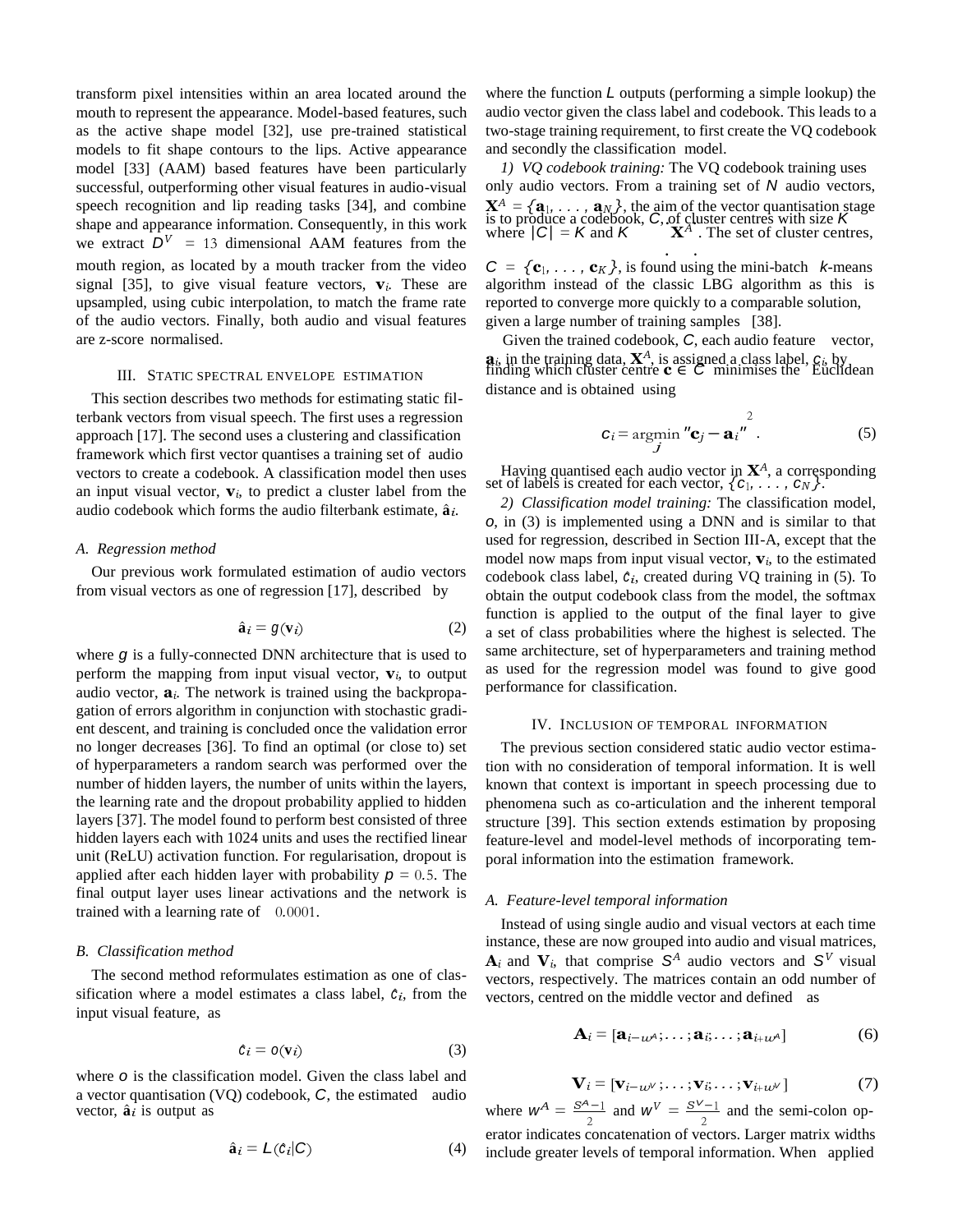to the regression method of Section III-A, the DNN maps input visual matrices,  $V_i$ , to audio matrices,  $A_i$ . When combined with the classification approach of Section III-B, the minibatch *k*-means algorithm is applied to audio feature matrices to produce a codebook where each entry now represents a sequence of  $S<sup>A</sup>$  static vectors. The DNN architectures and training are similar to that used for static input except now the input layer contains  $D^V \times S^V$  units.

With the static-only method of visual to audio estimation each visual vector produced a corresponding audio vector. Now, with the output being a matrix of feature vectors,  $\hat{A}_i$ , several different methods of converting these to a sequence of audio feature vectors exist. Specifically, three approaches are considered and illustrated in Figure 1:

- 1) Shift-by-1: the visual window isshifted by one vector at eachtime instance andthemiddlevectorinthe estimated audio feature matrix,  $\hat{A}_i$ , is selected as the output.
- 2) Overlap-and-add: the visual window is shifted by one vector at each time instance and an audio matrix is  $\Delta i$ . These are then time-aligned, scaled by a triangular window and overlapped-and-added to form the output vector sequence.
- 3) Shift-by- *S <sup>A</sup>*: the visual window is shifted by the size of the audio window, *S <sup>A</sup>*, such that output audio matrices,  $\hat{A}_i$ , are non-overlapping and the vectors within each are concatenated to form the output sequence.



Fig. 1. Sliding window methods for converting estimated audio matrices to a sequence of audio vectors.

#### *B. Model-level temporal information*

Recurrent neural networks (RNNs) using the long shortterm memory (LSTM) architecture have been successful in predicting output sequences from input sequences in a range of applications [40], [41]. These are now investigated as a further method to include temporal information into audio vector estimation. RNNs are an extension of standard neural networks and model dynamic processes by, in effect, introducing a

feedback loop into the standard architecture. A sequence of *T* input visual vectors,  $\{v_1, \ldots, v_T\}$ , is passed through hidden layer weight connections to produce a hidden vector sequence, *{***h**1*, . . . ,* **h***T }*,

$$
\mathbf{h}_t = \boldsymbol{\sigma} \left( \mathbf{W}_{vh} \mathbf{v}_t + \mathbf{W}_{hh} \mathbf{h}_{t-1} \right) \tag{8}
$$

where *σ* is the ReLU activation function, **W***vh* are the input layer to hidden layer weights, and **W***hh* are the hidden to hidden layer weights. Bias terms have been omitted for clarity. Each element in the output sequence, *{***y**1*, . . . ,* **y***T }* can be obtained through application of

$$
\mathbf{y}_t = \mathbf{W}_{hy}\mathbf{h}_t \tag{9}
$$

where  $\mathbf{W}_{h}$  are hidden layer to output layer weights. When configured for regression, each element in the output sequence is the output audio vector. For combination with classification,

output vectors have *K*-dimensions that correspond to codebook class labels. To estimate an audio vector the softmax function is applied to each output vector and the codebook entry corresponding to the highest class probability is selected. In the LSTM architecture the typical neural network units are replaced with memory cells. These cells store a value and use gates to control whether a new value is input, or if the current value should be output or forgotten. The benefit of using these specially designed units that store information is that they can exploit longer range dependencies present in the data. This

behaviour is beneficial for speech processing ap- plications as it allows for modelling of dynamically changing context present in a time-varying signal such as speech [42].

Furthermore, typical RNN architectures only use past information to decide upon the current network output. However, it has been found that by also including future information the

performance can be further improved over uni-directional models [43]. Bi-directional recurrent layers can be formed by using two hidden layers where one computes the forward hidden sequence **h**, and the other computes the reverse hidden sequence **h** *<sup>−</sup>*. Element, **<sup>y</sup>***t*, of the output sequence can then be obtained through application of

$$
\mathbf{y}_t = \mathbf{W}_{\mathcal{H}_y} \mathbf{h}_t + \mathbf{W}_{\mathcal{H}_y} \mathbf{h}_t
$$
 (10)

To exploit the ability of deep neural network architectures to extract higher-level representations of the input data, multiple bi-directional LSTM layers can be stacked together. For our implementation this means the addition of another hidden layer, with processing performed backwards in time, such that the processing would begin at element  $\bar{T}$  in the sequence, and work backwards to element one.

Following a search of hyperparameters using 4-fold crossvalidation of the training data, a model with three hidden layers, each consisting of a forward and backward layer comprised of 250 LSTM units, was used. The final layer is either linear for the regression configuration or has the softmax function applied for the classification approach. During training, regularisation is performed by introducing Gaussian noise to the inputs with a standard deviation of  $\sigma = 0.6$  and by clipping gradients with values greater than one.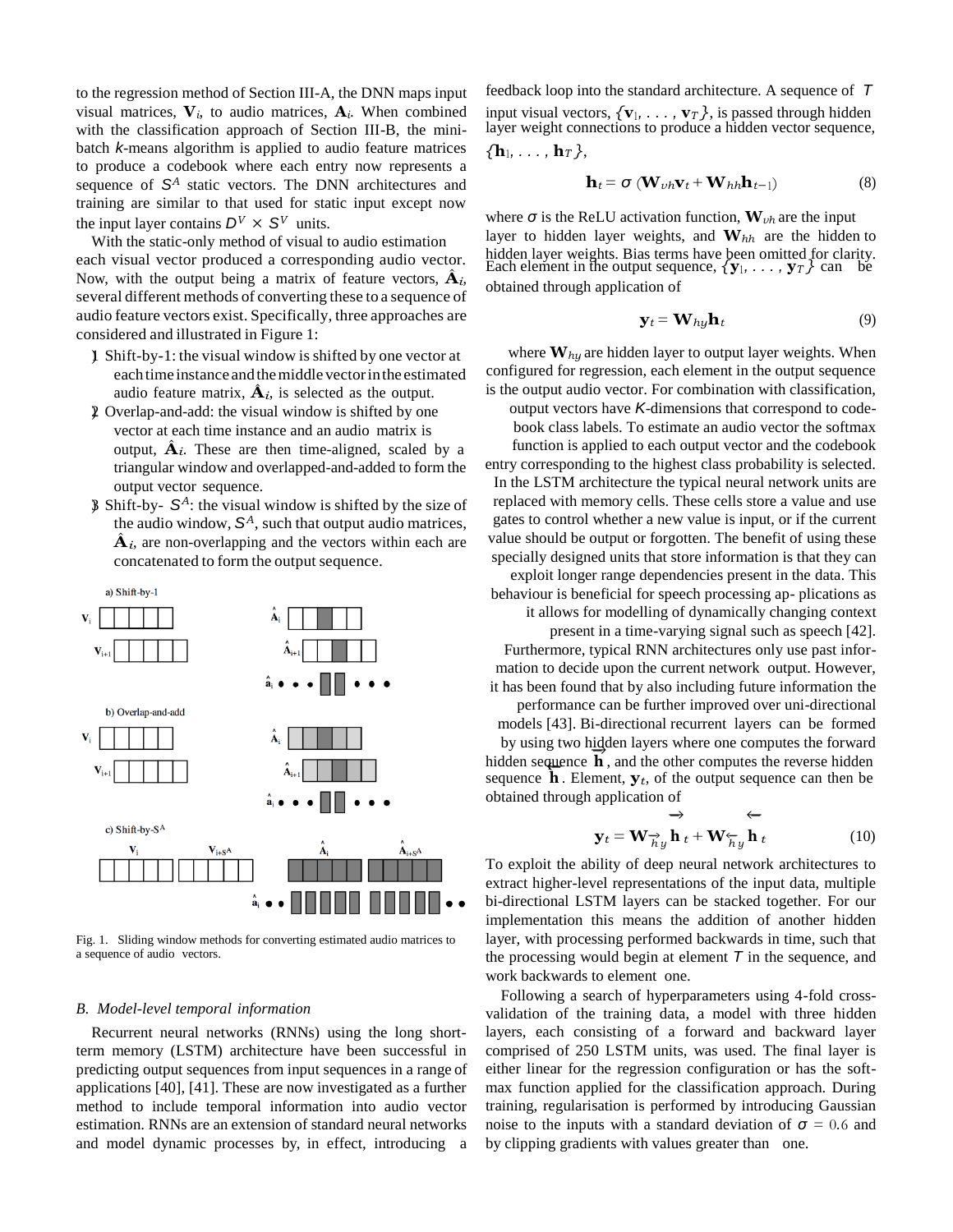#### V. APERIODICITY AND FUNDAMENTAL FREQUENCY

This section presents methods for producing excitation information. The STRAIGHT speech model requires a timefrequency aperiodicity surface and a fundamental frequency contour as inputs, in addition to spectral envelope. As discussed previously, we are unable to estimate aperiodicity and *f*0 from the visual information. Therefore, methods have been developed to create artificial excitation information whilst maintaining as high a level of intelligibility as possible.

# *A. Aperiodicity*

The aperiodicity surface,  $A(f, i)$ , represents the energy of aperiodic components in the frequency domain [44]. TTS systems that use STRAIGHT typically compress the aperiodicity surface into frequency bands [45]. Based on preliminary tests, five frequency bands are used in this work: 0-0*.*5 kHz, 0*.*5- 1 kHz, 1-2 kHz, 2-3 kHz, and 3-4 kHz. From an input audio signal an aperiodicity vector,  $\mathbf{p}_i$ , is extracted

$$
\mathbf{p}_{i} = \left[ \boldsymbol{p}_{i}^{(0-0.5)}, \boldsymbol{p}_{i}^{(0.5-1)}, \boldsymbol{p}_{i}^{(1-2)}, \boldsymbol{p}_{i}^{(2-3)}, \boldsymbol{p}_{i}^{(3-4)} \right] \tag{11}
$$

the audio vector component of the codebook entries,  $\mathbf{c}_j^A$ , are searched and the aperiodicity component,  $\mathbf{c}_{i^*}^P$ , of the closest where *p* (*f*1 *−f*2 ) is the aperiodic energy within the frequency band  $f_1$  to  $f_2$ . Given a training set of aperiodicity vectors, these are combined with the respective audio filterbank vectors,  $a_i$ , and the mini-batch *k*-means algorithm applied to create a joint filterbank-aperiodicity codebook, *C<sup>A</sup>−<sup>P</sup>*. For aperiodicity estimation, given an estimated audio vector,  $\hat{a}_i$ ,  $\text{matching entry}, \, \hat{\textbf{\textit{f}}}\text{'}$ , is output as  $\hat{\textbf{p}}_i$ , i.e.

$$
\hat{\mathbf{p}}_i = \mathbf{c}^{\vec{P}}
$$
 where  $\vec{J}^* = \underset{j}{\text{argmin}} \mathbf{c}^{\vec{A}} - \hat{\mathbf{a}}_i^2$ . (12)

For input into STRAIGHT, cubic interpolation is applied to the five channels of  $\hat{\mathbf{p}}_i$  to produce the aperiodicity surface,  $A(f, i)$ , using the procedure used in (1) for converting filterbank to spectral envelope. Aperiodicity estimation was analysed using codebook sizes from 1 to 512. Measuring the MSE of the resulting aperiodicity estimates found that a codebook comprising just 8 clusters gave lowest error. Codebooks with larger numbers of clusters were found to produce erratic aperiodicity surfaces that had higher MSE which adversely affected the intelligibility of the reconstructed speech.

## *B. Fundamental frequency*

In our previous work we evaluated three methods for producing the artificial fundamental frequency contour parameter required by STRAIGHT [17]:

- 1)Unvoiced excitation: where all frames were assumed unvoiced.
- 2)Monotonic excitation: where the  $f_0$  contour was set to a constant frequency.
- 3) Time-varying excitation: where the  $f_0$  contour oscillated slowly about a mean frequency in an attempt to mimic the natural pitch fluctuations of spoken speech.

It was found that the unvoiced and monotonic methods performed best, as the time-varying method adversely affected the intelligibility of the resulting speech [46]. Considering this, and the result of further testing, we now use a monotonic  $f_0$ contour as input to STRAIGHT. For male speech this value is set to 100Hz and for female speech to 207Hz, these being mean  $f_0$  values obtained from training data.

# VI. EXPERIMENTS

The intelligibility of speech reconstructed from visual features is now evaluated. Experiments use the GRID audiovisual speech corpus that contains recordings from thirty-four speakers [47]. The corpus was chosen as the grammar has no context which makes subjective intelligibility testing unbiased. Each GRID sentence contains 6 words and follows the grammar in Table I. Each speaker produced 1000 utterances totalling around 50 minutes of speech per speaker. Speaker four (female) and speaker three (male) were used to create two speaker-dependent systems as they were found to be some of the most clear speakers within GRID [47]. Testing uses 200 sentences taken randomly from each speaker with training using the remaining 800 sentences.

TABLE I GRID SENTENCE GRAMMAR.

|       |       | Command   Colour   Preposition | Letter  | Digit | Adverb |
|-------|-------|--------------------------------|---------|-------|--------|
| bin   | blue  | at                             | $A-Z$   | $1-9$ | again  |
| lay   | green | by                             | minus W | zero  | now    |
| place | red   | in                             |         |       | please |
| set   | white | with                           |         |       | soon   |

The first tests use mean squared error (MSE) analysis to examine the effectiveness of estimating audio filterbank vectors and consider the inclusion of temporal information. Objective tests are then presented to predict the intelligibility and quality of speech reconstructed from estimated audio filterbank vectors in combination with the aperiodicty and fundamental frequency methods of Section V. Subjective evaluations are then performed using human listening tests.

#### *A. Analysis of filterbank estimation using mean squared error*

MSE analysis is used to first compare the three sliding window methods for producing an audio vector sequence and then to investigate inclusion of temporal information through feature-level and model-level methods.

*1) Sliding window methods:* Using the feature-level method of including temporal information, MSE tests are performed to compare the three sliding window methods proposed in Section IV-A and to examine the effect of the size, *K*, of the VQ codebook. The tests use audio information only and compute the MSE between the original un-quantised audio filterbank vectors and the resulting VQ output sequence of audio vectors. Figure 2 shows MSE for the three methods as *K* is increased from 16 to 4096 using an audio window width of  $S^A = 31$ . The results show consistently that overlapand-add gives lower MSE. Other window width combinations were also investigated (but not shown) and had an identical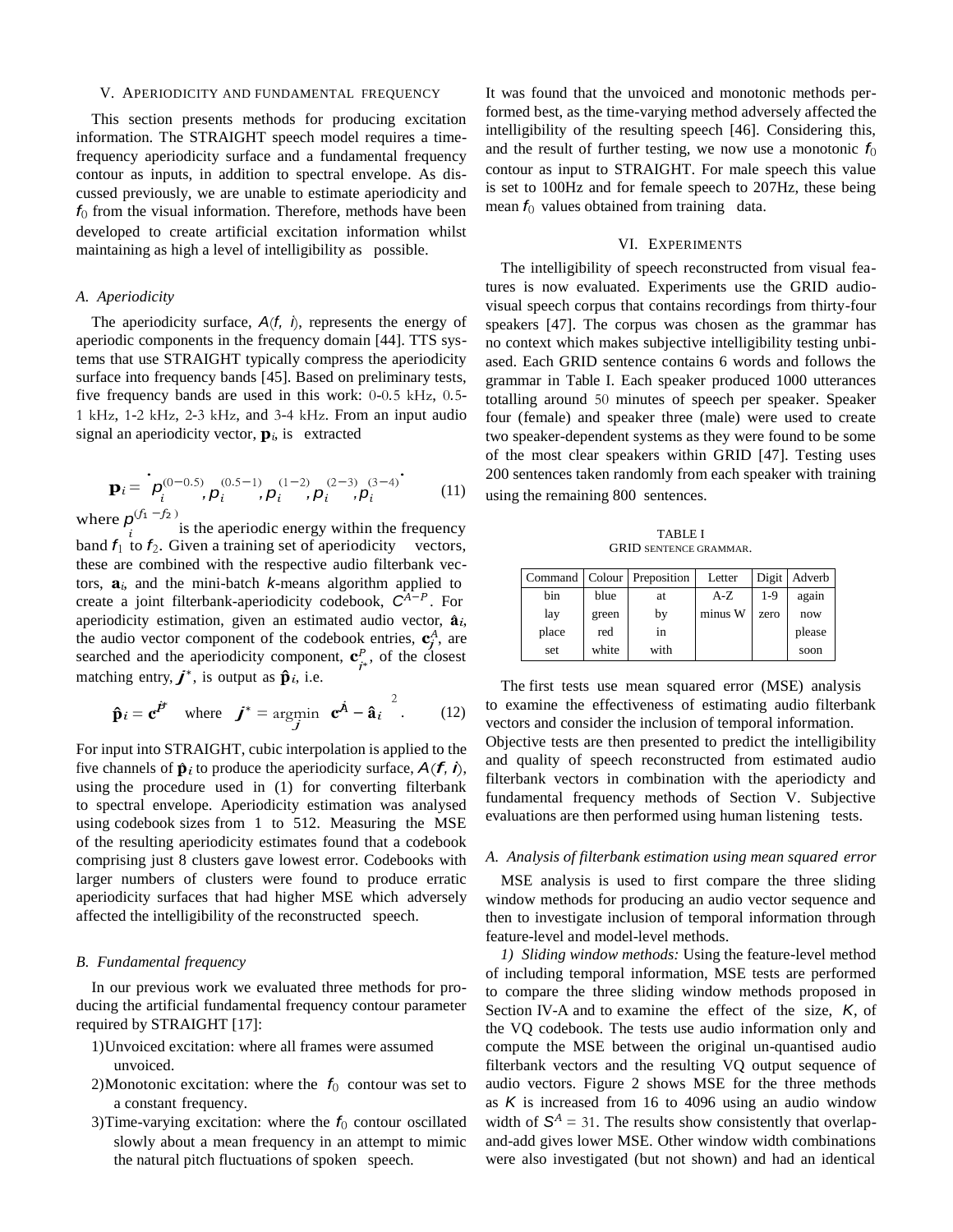trend. Overlap-and-add does involve more computation than Shift-by- $S^A$  but the smoothing it introduces is beneficial and generates less erratic trajectories between neighbouring frames. Therefore, the overlap-and-add method is adopted for all subsequent tests.

Increasing the codebook size reduces MSE quickly up to  $K = 512$  which then decreases more slowly thereafter. Informal listening tests confirmed this trend and indicated that given a sufficiently large codebook size  $(K \geq 512)$ the resulting quantisation error was sufficiently small so that the intelligibility of reconstructed audio was indistinguishable from the original audio.



Fig. 2. Comparison of mean squared errors for the three sliding window techniques and for varying codebook sizes.

*2) Feature-level temporal inclusion:* Using the feature-level method of including temporal information, MSE analysis is performed to investigate how the sequence of audio filterbank vectors, estimated from visual feature matrices, changes as the amount of temporal information is varied through  $S^A$  and  $S^V$ . For each combination, a DNN is trained using codebook sizes of *K* = *{*512*,* 1024*,* 2048*,* 4096*}* with results reported for the model that minimises error. Figures 3a and 3b show MSE for audio and visual window sizes of  $S^A$ ,  $S^V = \{3, 7, \ldots, 31, 35\}$ using the regression and classification approaches. For the classification method, MSE decreases rapidly as  $S^A$  and  $S^V$ are first increased and then stabilises at longer duration widths. Lowest MSE of 0.318 is attained with  $S^A$ ,  $S^V = 31$ . For regression, MSE is more affected by increasing  $S_V$  while the audio window width has less effect. Lowest MSE of 0.325 is attained with  $S^V = 35$  and  $S^A = 23$ , although several values of  $S^A$  produce similar MSEs.

*3) Model-level temporal inclusion:* MSE analysis is now applied to the model-level approach of including temporal information to investigate the effect of the sequence length, *T*, of input static visual vectors. Sequence lengths of *T* =  $\{1, 3, 7, \ldots, 31, 35\}$  are examined for the regression and classification approaches and results shown in Figure 4. MSE reduces as sequence lengths increase and stabilises beyond  $T = 11$ . Both methods attain lowest MSEs at sequence lengths of 35 vectors, beyond which no reduction was observed, with regression having a lower MSE of 0.339 compared to 0.381 with classification. These are higher than reported using the feature-level method of including temporal information, although both approaches favour long duration widths in the region 310 ms to 350 ms. Incorporating such long duration



Fig. 3. Mean squared error of audio vectors estimated using a) regression and b) classification, with feature-level temporal information for varying audio and visual window sizes, using overlap-and-add.

windows of speech is supported by psychoacoustic studies of the peripheral human auditory system where it has been suggested that time spans of several hundred milliseconds of speech are integrated, as opposed to the short duration frames most commonly used in speech processing [48]. Additionally, ASR systems have shown benefits from incorporating temporal windows up to  $1000 \text{ ms}$  in length [49].



Fig. 4. Mean squared error of audio vectors estimated using regression and classification, with model-level temporal information for varying sequence lengths.

#### *B. Objective testing*

Objective measurements are now made of speech reconstructed using the regression and classification static estimates combined with the feature-level and model-level temporal approaches using ESTOI and PESQ [50], [51]. ESTOI is used to estimate the intelligibility of the reconstructed speech, while PESQ indicates the quality of the speech. Even though we state earlier that quality is not of primary concern, PESQ measurements provide a useful performance metric. <sup>22</sup> as<br>
<sup>34</sup><br>
<sup>34</sup><br>
<sup>34</sup><br>
<sup>5</sup><br>
<sup>5</sup><br>
<sup>5</sup><br>
<sup>5</sup><br>
<sup>5</sup><br>
<sup>5</sup><br>
Fig. 4. Mean squared error of audio vectors estimated using regression and<br>
classification, with model-level temporal information for varying sequence<br>
lengths.<br> *B* 

*1) Objective intelligibility results – ESTOI:* Tables II and III show ESTOI for female and male speakers, respectively, using the regression and classification approaches combined with feature-level temporal information for audio and visual window sizes of  $S^A$ ,  $S^V = \{23, 27, 31, 35\}$ . ESTOI for regression and classification combined with model-level temporal information is shown in Table IV for female and male speakers using sequence lengths of *T* = *{*23*,* 27*,* 31*,* 35*}*.

Comparing regression and classification methods across feature-level and model-level methods of including temporal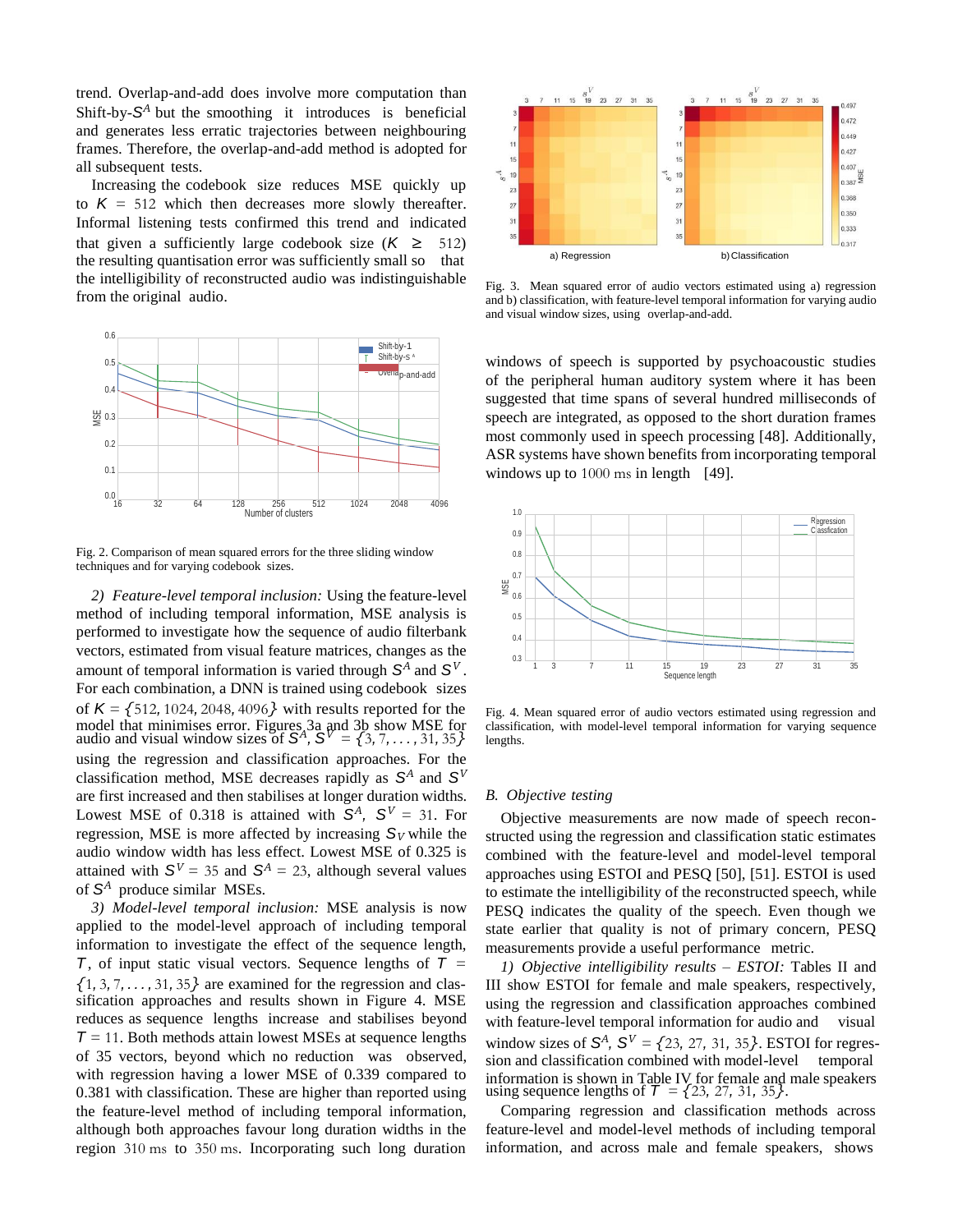ESTOI to be consistently higher using the classification approach. With feature-level temporal information, ESTOI is slightly higher with wider visual window sizes and smaller audio window size, and for the classification method peaks at  $S^A$  = 23 and  $S^V$  = 35 for both female and male speakers. For regression, ESTOI peaks at  $S^A = 27$  and  $S^V = 35$ . These equate to a broader visual context being used to estimate a narrower audio context. Using feature-level temporal information gives higher ESTOI compared to using model-level temporal information across male and female speakers and across regression and classification methods. For the classification method, with model-level temporal information, larger window widths improve ESTOI while for regression the performance is more variable. With no temporal information included, the regression and classification static features attain ESTOIs of 0.263 and 0.169 respectively for the male speaker and 0.201 and 0.200 for the female speaker, which are substantially lower than when temporal information is included.

TABLE II ESTOI FOR FEMALE SPEAKER USING REGRESSION AND CLASSIFICATION APPROACHES WITH FEATURE-LEVEL TEMPORAL ENCODING.

|    |       |       | Regression |                   | Classification                        |                     |       |       |
|----|-------|-------|------------|-------------------|---------------------------------------|---------------------|-------|-------|
| SΔ | 23    | 27    | 31         | 35                | 23                                    | 27                  | 31    | 35    |
| 23 |       |       | 0.380      | 0.382             |                                       |                     | 0.434 | 0.434 |
| 27 |       |       | 0.367      | 0.384             |                                       |                     | 0.418 | 0.420 |
| 31 | 0.367 | 0.373 |            |                   | $0.378$ 0.372 0.416 0.417 0.432 0.432 |                     |       |       |
| 35 | 0.367 | 0.369 |            | 0.377 0.378 0.425 |                                       | $0.428$ 0.432 0.428 |       |       |

TABLE III ESTOI FOR MALE SPEAKER USING REGRESSION AND CLASSIFICATION APPROACHES WITH FEATURE-LEVEL TEMPORAL ENCODING.

|                |       |       | Regression |                         | Classification                                                            |    |               |       |
|----------------|-------|-------|------------|-------------------------|---------------------------------------------------------------------------|----|---------------|-------|
| $S_V$<br>$S_A$ | 23    | 27    | 31         | 35                      | 23                                                                        | 27 | 31            | 35    |
| 23             |       |       | 0.397      | 0.401                   |                                                                           |    | $0.435$ 0.437 |       |
| 27             |       |       |            | $0.402 \mid 0.403 \mid$ |                                                                           |    | 0.423         | 0.424 |
| 31             | 0.373 | 0.387 |            |                         | $\vert 0.387 \vert 0.396 \vert 0.418 \vert 0.424 \vert 0.422 \vert 0.422$ |    |               |       |
| 35             | 0.388 | 0.384 |            |                         | $\vert 0.392 \vert 0.390 \vert 0.431 \vert 0.431 \vert 0.431 \vert 0.431$ |    |               |       |

TABLE IV ESTOI USING REGRESSION AND CLASSIFICATION APPROACHES WITH MODEL-LEVEL TEMPORAL ENCODING FOR FEMALE AND MALE SPEAKERS.

|    |       | Female                      | Male  |                             |  |
|----|-------|-----------------------------|-------|-----------------------------|--|
| T  |       | Regression   Classification |       | Regression   Classification |  |
| 23 | 0.339 | 0.373                       | 0.371 | 0.407                       |  |
| 27 | 0.337 | 0.379                       | 0.377 | 0.414                       |  |
| 31 | 0.334 | 0.379                       | 0.393 | 0.415                       |  |
| 35 | 0.350 | 0.386                       | 0.381 | 0.419                       |  |

*2) Objective quality results – PESQ:* PESQ analysis follows the same structure as the ESTOI analysis and uses the same set of configuration parameters. Tables V and VI show PESQ for the female and male speakers using featurelevel temporal information combined with regression and classification methods. PESQ for model-based estimation is

shown in Table VII. The PESQ results follow a similar trend to the ESTOI analysis. With feature-level temporal information, highest PESQ scores for both regression and classification are with visual windows,  $S^V$ , of 35 or 31 frames and associated audio window widths of between 4 and 12 frames smaller. PESQ for model-level temporal information again peaks at higher numbers of frames across male and females speakers and is lower than using feature-level temporal information.

The MSE analysis in Section VI-A and the ESTOI and PESQ analysis have shown the importance of including temporal information in the visual to audio estimation process. Highest performance comes with temporal widths of around 310ms to 350ms although differences in performance tend to decrease as window widths become wider. Bold text in the results tables shows best performance and those found using ESTOI form the settings for the subjective tests.

TABLE V PESQ FOR FEMALE SPEAKER USING REGRESSION AND CLASSIFICATION APPROACHES WITH FEATURE-LEVEL TEMPORAL ENCODING.

|    |       |       | Regression |                   | Classification |       |       |       |  |
|----|-------|-------|------------|-------------------|----------------|-------|-------|-------|--|
|    | 23    | 27    | 31         | 35                | 23             | 27    | 31    | 35    |  |
| 23 |       |       | 1.606      | 1.620             |                |       | 1.678 | 1.678 |  |
| 27 |       |       | 1.599      | 1.595             |                |       | 1.670 | 1.677 |  |
| 31 | 1.582 | 1.592 | 1.595      | 1.607             | 1.659          | 1.663 | 1.679 | 1.686 |  |
| 35 | 1.576 | 1.583 |            | 1.590 1.605 1.670 |                | 1.680 | 1.678 | 1.682 |  |

TABLE VI PESQ FOR MALE SPEAKER USING REGRESSION AND CLASSIFICATION APPROACHES WITH FEATURE-LEVEL TEMPORAL ENCODING.

|    |       |       | Regression |             | Classification |       |       |       |
|----|-------|-------|------------|-------------|----------------|-------|-------|-------|
|    | 23    | 27    | 31         | 35          | 23             | 27    | 31    | 35    |
| 23 |       |       | 1.949      | 1.958       |                |       | 2.052 | 2.055 |
| 27 |       |       | 1.959      | 1.952       |                |       | 2.031 | 2.025 |
| 31 | 1.902 | 1.921 | 1.930      |             | 1.932 2.017    | 2.022 | 2.023 | 2.025 |
| 35 | 1.915 | 1.909 | 1.931      | 1.924 2.027 |                | 2.030 | 2.038 | 2.038 |

TABLE VII PESQ USING REGRESSION AND CLASSIFICATION APPROACHES WITH MODEL-LEVEL TEMPORAL ENCODING FOR FEMALE AND MALE SPEAKERS

|    |       | Female                      | Male  |                             |  |
|----|-------|-----------------------------|-------|-----------------------------|--|
| T  |       | Regression   Classification |       | Regression   Classification |  |
| 23 | 1.555 | 1.549                       | 1.900 | 1.759                       |  |
| 27 | 1.573 | 1.552                       | 1.909 | 1.823                       |  |
| 31 | 1.574 | 1.554                       | 1.963 | 1.822                       |  |
| 35 | 1.582 | 1.573                       | 1.939 | 1.830                       |  |

### *C. Subjective testing*

The objective tests have identified suitable configurations for the visual to audio reconstruction systems that are now analysed subjectively through human listening tests. The regression and classification static estimation approaches are combined with the feature-level and model-level methods of including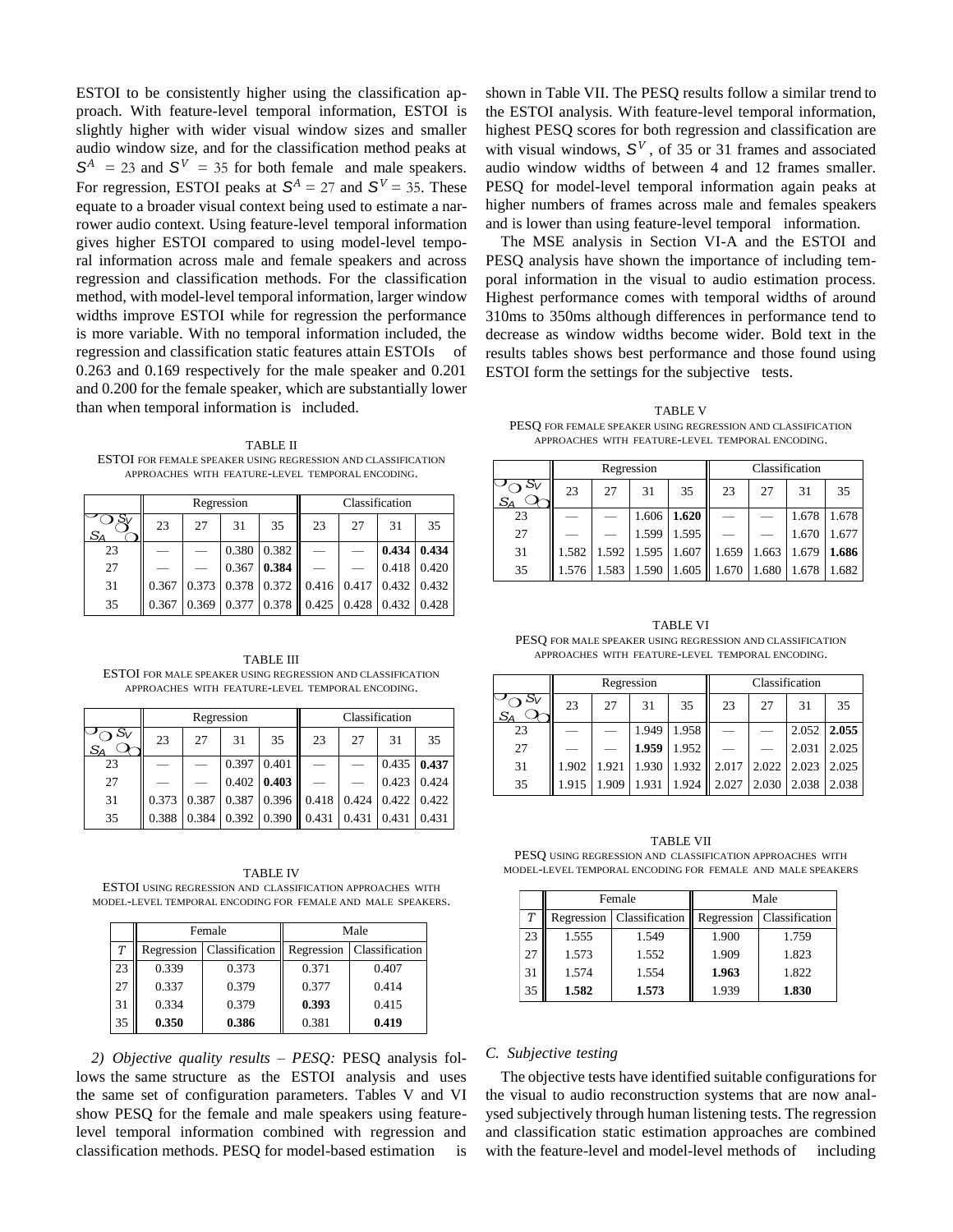temporal information to give four systems namely: REG F, CLA F, REG M and CLA M. Furthermore, to investigate the usefulness of the original video these four methods are also tested when subjects are able to watch the video as well as hearing the audio. These represent audio-visual tests. A further test measures intelligibility when subjects are presented with just the video which is a lip-reading task, VID. Finally, as a baseline to our earlier work the regression only approach, REG, is also included [17]. This gives ten different systems which are summarised in the first four columns of Table VIII. Thirty-two subjects took part in the listening tests and each was presented with three sentences from each of the ten configurations, played in a random order. Subjects recorded the words they heard/saw through a web interface.

*1) Listening test results:* Table VIII shows the intelligibility (word accuracy) scores averaged across all subjects for the ten test configurations. These show that the proposed regression and classification approaches with temporal information (REG *{*F,M*}* and CLA *{*F,M*}*) produce substantially higher intelligibility speech than the baseline regression method (REG). As found with the MSE analysis and objective tests, the subjective tests show the classification approach to produce more intelligible speech than the regression approach. Similarly, including temporal information using the featurelevel method produces higher intelligibility speech than the model-level method. Highest overall intelligibility is achieved with the classification approach combined with feature-level temporal information (CLA F) which attains a word accuracy of 84.5%. Including the video signal in the tests improved intelligibility for the regression-based methods but not for classification approaches. However, intelligibility of the classification approaches is higher than for regression methods and it may be that the addition of video is unable to provide any further information. Intelligibility of the video (i.e. lipreading (VID)) was substantially lower at 52.3%, although better than regression (REG). That said, all methods attained intelligibilities higher than chance, which is 19% for GRID.

Considering the alternative method of generating an audio signal by employing VSR followed by TTS (as discussed in Section I), visual-only word accuracies on GRID are between 80% and 97% [13], [14]. Assuming the subsequent TTS is fully intelligible then the lower end of this range is comparable to the proposed CLA F approach although the higher end is greater. It should be noted that these VSR systems are speakerindependent and moving to speaker-dependent VSR, to be equivalent to the CLA F method, would likely increase their accuracy. However, for real-time conversational speech, the delay using VSR/TTS will be at least the duration of each word, which Figure 5 shows to be longer than the 150ms recommended for conversational speech [5]. Conversely, in the proposed method, the latency is approximately half the visual window width,  $S^V$ , which is close to 150ms. In fact, latency can be reduced further by using non-symmetric windows that have fewer visual vectors ahead of the current time frame and more behind. Informal listening tests suggest that audio produced in this manner is different for an  $S^V = 35$  frame window which had 8 visual vectors ahead of the current time point and 26 behind to give a latency of 90ms.

TABLE VIII WORD ACCURACIES (AND STANDARD DEVIATIONS) FROM SUBJECTIVE LISTENING TESTS SHOWING THE INTELLIGIBILITY OF EACH CONFIGURATION.

| Static         | Temporal | Video | Name          | Accuracy, % |
|----------------|----------|-------|---------------|-------------|
| Regression     | None     | None  | <b>REG</b>    | 33.0(11.7)  |
| Regression     | Feature  | None  | <b>REGF</b>   | 77.3(10.5)  |
| Regression     | Model    | None  | <b>REG M</b>  | 72.2(11.0)  |
| Classification | Feature  | None  | <b>CLAF</b>   | 84.5 (7.4)  |
| Classification | Model    | None  | <b>CLAM</b>   | 79.2 (7.5)  |
| Regression     | Feature  | Video | <b>REG FV</b> | 79.0 (11.8) |
| Regression     | Model    | Video | <b>REG MV</b> | 77.1 (11.7) |
| Classification | Feature  | Video | CLA FV        | 83.0(6.5)   |
| Classification | Model    | Video | CLA MV        | 79.2 (6.8)  |
| <b>NA</b>      | NA       | Video | VID           | 52.3 (16.2) |

TABLE IX PER-WORD ACCURACY SCORES FOR EACH OF THE SIX DIFFERENT SYSTEM CONFIGURATIONS.

|             | <b>REG</b> | <b>REGF</b> | <b>REGM</b> | CLA F | CLA M | VID  |
|-------------|------------|-------------|-------------|-------|-------|------|
| Command     | 28.1       | 89.6        | 91.7        | 97.9  | 94.8  | 57.3 |
| Colour      | 58.3       | 94.8        | 95.8        | 100.0 | 100.0 | 75.0 |
| Preposition | 37.5       | 59.4        | 62.5        | 83.3  | 76.0  | 43.8 |
| Letter      | 10.4       | 40.6        | 22.9        | 31.3  | 18.8  | 17.7 |
| Digit       | 25.0       | 85.4        | 75.0        | 94.8  | 89.6  | 41.7 |
| Adverb      | 38.5       | 93.8        | 85.4        | 100.0 | 95.8  | 78.1 |

*2) Analysis of confusions:* The GRID grammar in Table I shows that there are greater numbers of choices for letters (25) and digits (10) compared to the other categories which have four choices each (command, colour, preposition and adverb). To investigate this further, Table IX shows the word accuracy for each grammar category for the five audio-only configurations tested and for video-only. This reveals significant variation in word accuracy between the categories. Considering CLA F, as this performed best, word accuracy for command, colour and adverb categories approaches 100%, while for prepositions it is lower at 83% and for letters the accuracy is much lower at 31%. Clearly the number of choices within each category has an effect on word accuracy but we also speculate that word duration is a significant factor.

This is explored in Figure 5 which shows a scatter plot of the mean duration of each word in the GRID grammar (averaged over all occurrences of that word) against the mean word accuracy for that word in the subjective listening tests. Considering first the word accuracy of the preposition category, which is lower than that of the command, colour and adverb categories, these words have durations less than 200ms which is considerably shorter than the command, colour and adverb words which are, in general, longer. Letters, which have lowest accuracy, are all short with duration around 200ms. In fact, words with a duration over 300ms are all recognised with greater than 60% accuracy.

*3) Spectrogram analysis:* To illustrate the audio information extracted from the visual speech features, Figure 6 shows wideband spectrograms of the sentence '*Lay white with F 3 now*' taken from the female speaker, for the original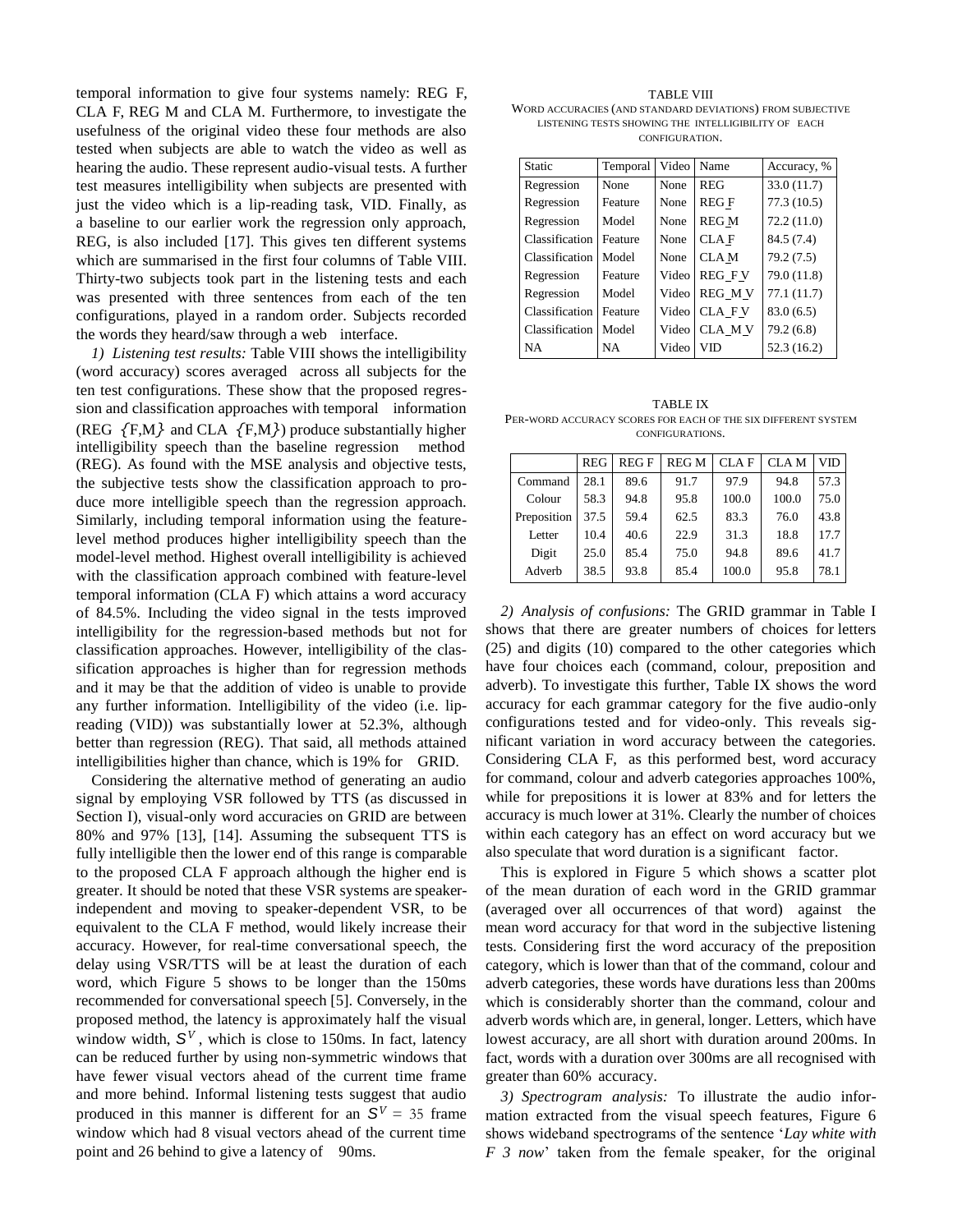

Fig. 5. Scatter plot of average word duration and word accuracy, broken down into GRID grammar categories.

signal and for those reconstructed using static regression (REG), and classification with feature-level (CLA F) and model-level (CLA M) temporal information. Confirming the objective and subjective test results, the feature-level and model-level spectrograms appear similar and show a significantly better representation of the formant structure of the original speech than static regression. One clear artefact of the reconstructed speech is widening of formant bandwidths which is a phenomena that also occurs in statistical parametric speech synthesis due to the averaging of frames with slightly different spectral structure [21]. Such averaging occurs when creating the VQ codebook and further examination of reconstructed speech shows the bandwidth of the first formant to exhibit relatively low broadening which then increases for higher frequency formants. Examples of speech reconstructed from visual features using the methods in this work are available at [https://www.uea.ac.uk/computing/speech](http://www.uea.ac.uk/computing/speech-)language-and-audio-processing/v2a-results.

## VII. CONCLUSIONS

This work has shown that intelligible audio speech can be generated solely from visual speech information. Specifically, a classification approach combined with feature-level temporal information using a deep neural network attained intelligibility of 85%. This outperformed a baseline regression method which had an intelligibility of 33%. Including temporal information was found to be important in producing intelligible speech with best performance attained with visual window widths of around 300ms in duration. This introduces a latency of around 150ms which is within the limit suggested to support real-time conversational speech. The alternative approach of combining visual speech recognition with TTS could attain intelligibility up to 97%, although the delay introduced by the decoding would be substantially longer, and dependent on word lengths, which is less practical for conversational speech.

## **REFERENCES**

[1]B. Denby, T. Schultz, K. Honda, T. Hueber, J. Gilbert, and J. Brumberg, "Silent speech interfaces," *Speech Communication*, vol. 52, no. 4, pp. 270–287, Apr. 2010.



Fig. 6. Spectrograms of sentence '*Lay white with F 3 now*' spoken by the female speaker, showing, a) original speech, b) regression, c) classification with feature-level (CLA $_F$ ) and d) classification with model-level (CLA $_M$ ).

- [2]C. Jorgensen and S. Dusan, "Speech interfaces based upon surface electromyography," *Speech Communication*, vol. 52, pp. 354–366, 2010.
- [3]M. Fagan, S. Ell, J. Gilbert, E. Sarrazin, and P. Chapman, "Development of a (silent) speech recognition system for patients following laryngectomy," *Medical Engineering and Physics*, vol. 30, no. 4, pp. 419–425, May 2008.
- [4]J. A. Gonzalez, P. D. Green, R. K. Moore, L. A. Cheah, and J. M. Gilbert, "A non-parametric articulatory-to-acoustic conversion system for silent speech using shared gaussian process dynamical models," in *Fifth Speech Conference of UK and Ireland*, 2015.
- [5]ITU-T, *G.114: SERIES G: One-way transmission time*. ITU-T recommendation, 2003.
- [6]J. P. Barker and F. Berthommier, "Evidence of correlation between acoustic and visual features of speech," *ICPhS*, pp. 199–202, 1999.
- [7] I. Almajai, B. Milner, and J. Darch, "Analysis of correlation between audio and visual speech features for clean audio feature prediction in noise." in *Interspeech*, 2006.
- [8]S. Alexanderson and J. Beskow, "Animated lombard speech: Motion capture, facial animation and visual intelligibility of speech produced in adverse conditions," *Computer Speech & Language*, vol. 28, no. 2, pp. 607–618, 2014.
- [9]G. Potamianos, C. Neti, J. Luettin, and I. Matthews, "Audio-visual automatic speech recognition: An overview," *Issues in visual and audiovisual speech processing*, vol. 22, p. 23, 2004.
- [10]H. Glotin, D. Vergyr, C. Neti, G. Potamianos, and J. Luettin, "Weighting schemes for audio-visual fusion in speech recognition," in *ICASSP*, vol. 1, 2001, pp. 173–176.
- [11]S. Dupont and J. Luettin, "Audio-visual speech modeling for continuous